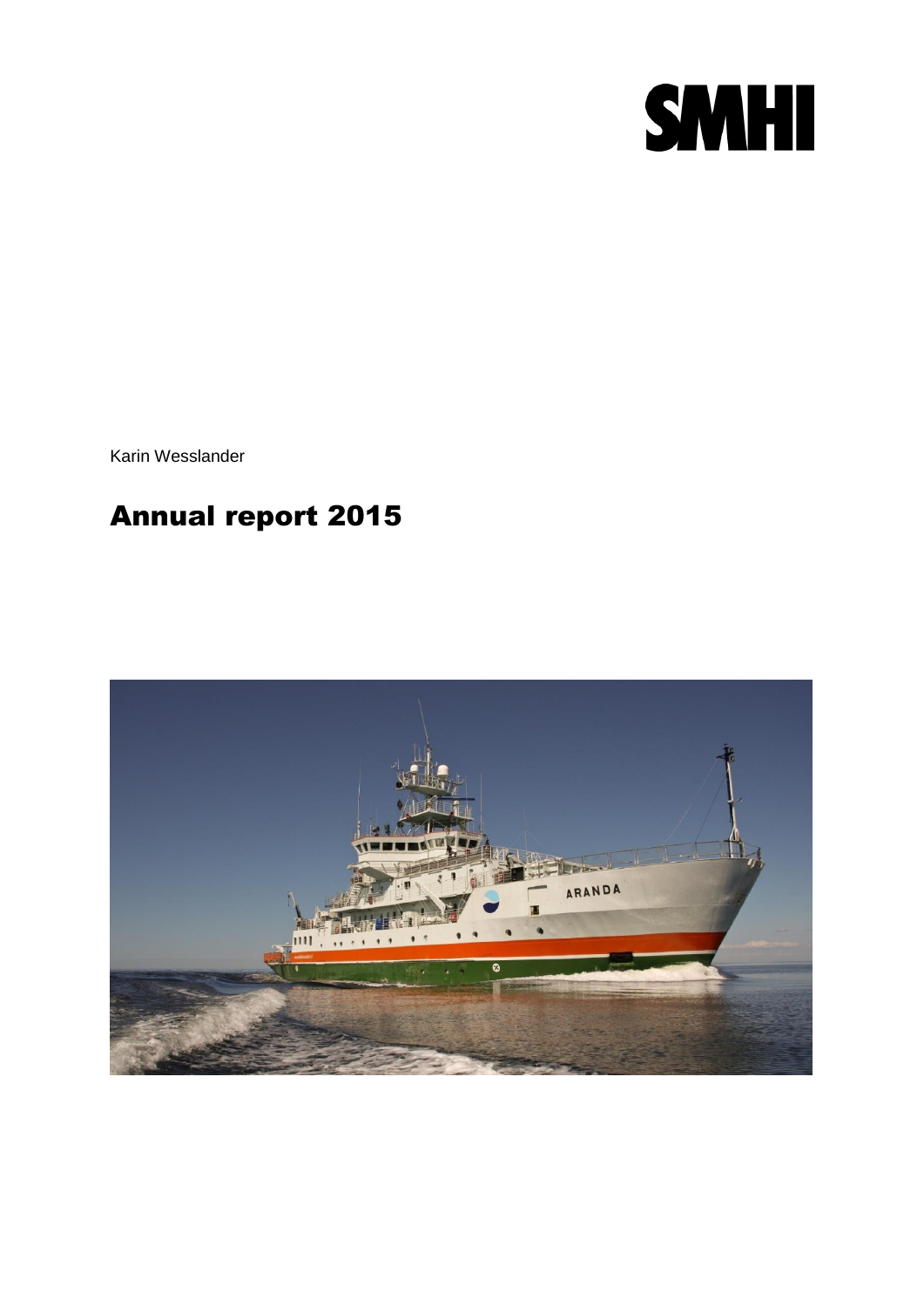### **Annual Report 2015**

### **Table of content**

- 1. Exceptional events
- 2. Meteorological conditions
- 3. Hydrography and hydrochemistry
	- a. -Skagerrak, Kattegat and the Sound
	- b. -Baltic Proper
- 4. Number of visits at standard frequent stations
- 5. Figures:
	- a. Annual cycles, for surface water, at standard frequent stations
	- b. Time series, for surface water, at standard frequent stations
	- c. Time series, for deep water, at standard frequent stations

### **1. Exceptional events**

- Lowest maximum ice extent since 1957 when more extensive measurements started
- Inflow of 30 km<sup>3</sup> to the Baltic Sea in January and a series of inflows,  $10\text{-}30 \text{ km}^3$ , during autumn
- The major inflow December 2014 improved oxygen conditions in the Eastern Gotland Basin but not in the western and northern Gotland Basins
- Elevated levels of phosphate and silicate in parts of the Baltic Proper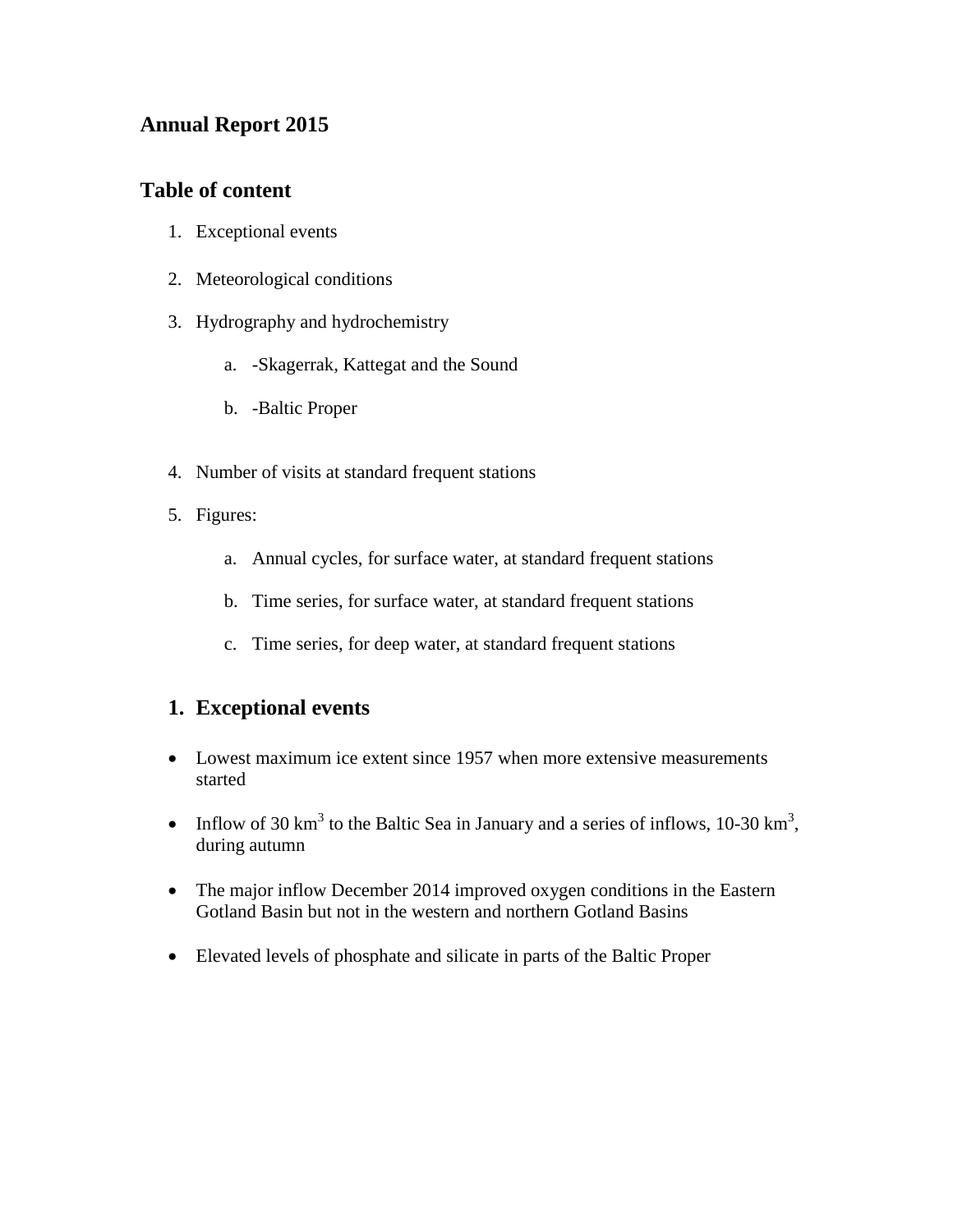## **2. Meteorological conditions**

The year 2015 ended up in third place among the warmest years in Sweden. 2014 was on average clearly warmer than 2015 and 1934 slightly warmer than 2015. The precipitation was generally above normal except from areas in southern coastal Norrland, northern Uppland and southeastern Götaland. The maximum ice extent was the lowest since 1957 when more extensive measurements started.

January was warmer and wetter than normal in virtually all of Sweden. The storm "Egon" passed over southern Sweden during the  $11<sup>th</sup>$  to  $12<sup>th</sup>$  of January and up to 70 000 households were without power. "Egon" was followed by a colder period but in February the mild weather continued. The spring began with a very wet and predominantly warm March. April offered a mix of warm and cold periods. In May, the spring weather was definitely off and it was windy, chilly and very wet. As a whole, the spring was wetter than normal in most parts of the country. It was also warmer than normal, despite the chilly ending in May. The summer began with a chilly, and in many places also rainy, June. During the first week of July the summer heat finally arrived. The warmer weather did not last long and a greater part of July was dominated by cool, unstable weather. August was the warmest and driest month during the summer period. The summer as a whole was fairly normal in terms of both temperature and precipitation. In early September, Sweden was affected by several very heavy rainfalls and it was very warm, especially in the north. October was drier than normal and November was warmer than normal throughout Sweden. Two named storms passed during November, "Freia" 8<sup>th</sup> November and "Gorm"  $29<sup>th</sup>$  to  $30<sup>th</sup>$  of November. The predominantly mild weather continued in December and this month contributed on many places to the high average annual temperature.

#### **The ice season 2014/2015**

The ice season 2014/2015 was mild with a maximum ice extent of 45 000  $\text{km}^2$  reached as early as on  $24<sup>th</sup>$  of January. Because of the unusual high sea surface temperatures, the ice did not began to form until the days before Christmas. In early January it went colder and the Bothnian Bay was almost completely ice covered on  $24<sup>th</sup>$  of January. The area was ice-free on the  $10<sup>th</sup>$  of May, which is three weeks earlier than usual.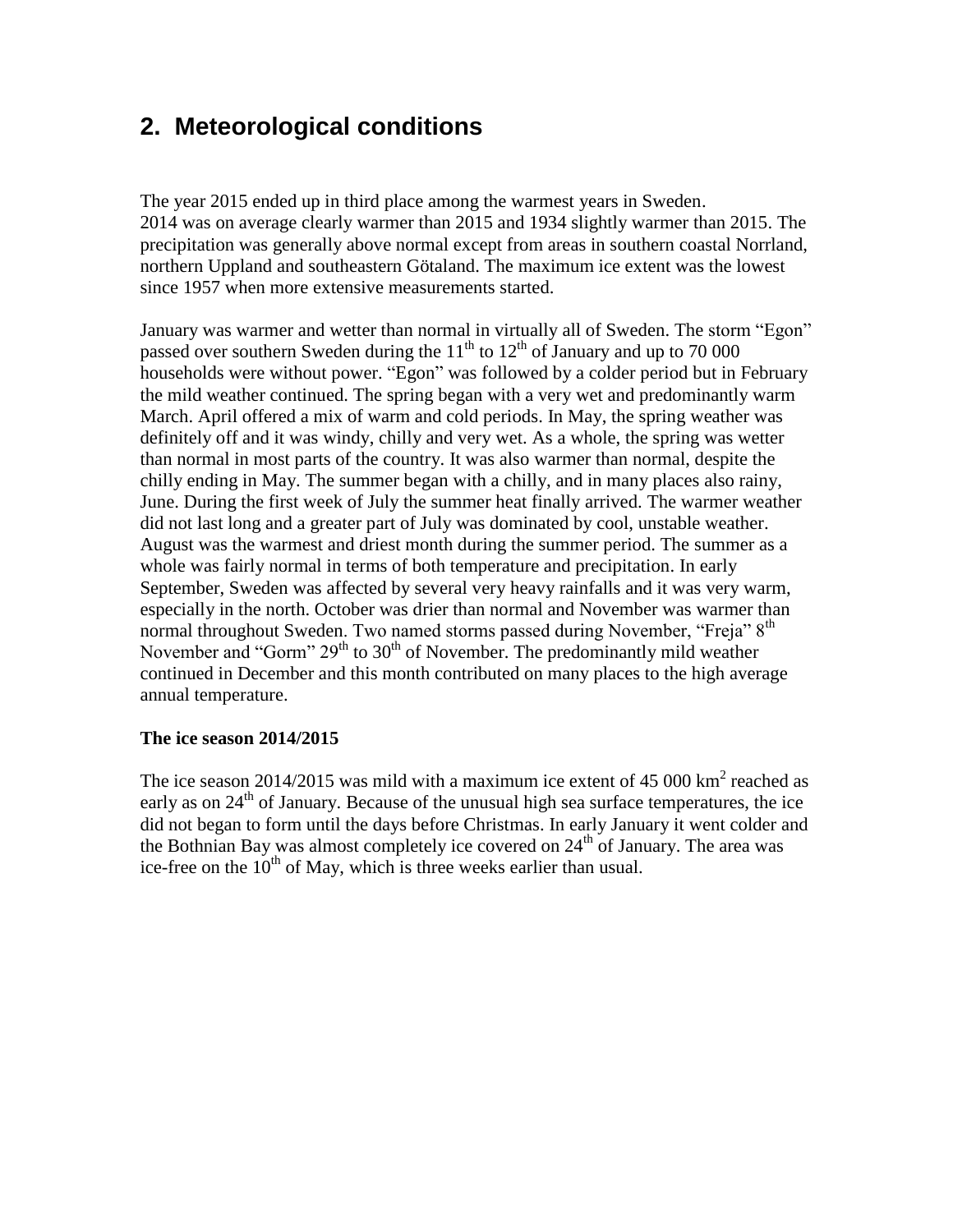## **3. Hydrographic conditions**

#### **Sea water levels**

The year began with high water levels caused by the largest inflow to the Baltic Sea in 20 years. Associated with the storm "Egon" in January, extremely high water levels along the west coast were observed which was followed by a spring and summer with water levels around the mean value. Towards the end of the year, the water level rose above normal because of the low pressure weather. In late November, the storm "Gorm" delivered extremely high water levels in the southern Kattegat and a record high water level of +230 cm was recorded in Halmstad. The highest water level measured by SMHI was +154 cm in Viken and the lowest was -111 cm Skanör.

#### **Inflows to the Baltic**

The inflows to the Baltic Sea during  $2015$  summed up to  $331 \text{ km}^3$  and the summed outflow was 670 km<sup>3</sup>. The average for inflows and outflows during the period 1977-2014 is 325 km<sup>3</sup> respectively 641 km<sup>3</sup>. Both inflows and outflows during 2015 were thus slightly larger than normal. The large inflow in December 2014 was followed by an inflow of  $30 \text{ km}^3$  in January 2015 caused by the storm "Egon". During the period February to June winds were relatively weak due to high pressure weather and no larger inflows occurred. A minor inflow in early July and also in late August/early September pushed another  $10-20 \text{ km}^3$  through the Sound. From September to December about ten minor inflows, of short duration, of  $10-30 \text{ km}^3$  each entered through the Sound.

#### **a. Skagerrak, Kattegat and the Sound**

Sea surface temperatures and salinities in Skagerrak and Kattegat were about normal for most of the year, except for some occasions. In January, the sea temperature was above normal and these high temperatures were also associated with high salinities and the storm "Egon". The surface salinity in August was below normal and could be linked to an outflow of Baltic water. The year ended with warmer surface water than usual and also salinities were higher due to stormy weather.

All nutrients showed normal concentrations throughout the year. Nutrients decreased substantially between the cruises in February and March which indicates that the spring bloom occurred between these occasions. The nutrients had again increased in October/November. The lowest oxygen concentration in the bottom water was measured in September, at the station W Landskrona, in the Sound, 2.66 ml/l. In the open Skagerrak there is normally no shortage of oxygen in the deep water.

The spring bloom was ongoing in the middle of February in both Skagerrak and Kattegat with many species of diatoms in large quantities. In April and May, different organisms from the group Prymnesiales were observed. Several species within the group are potentially harmful for fish and other organisms. In June, there was a bloom dominated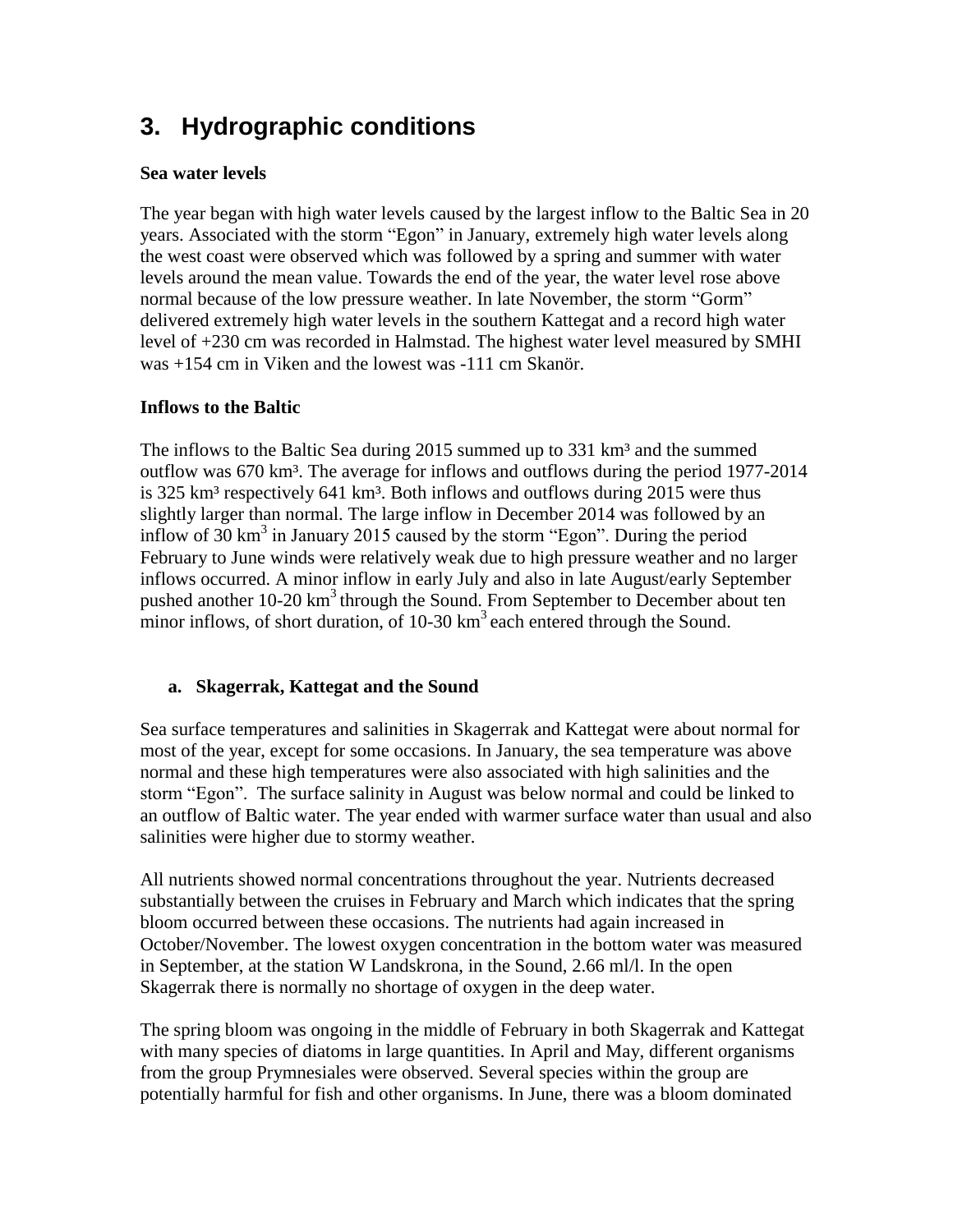by the diatoms *Skeletonema marinoi* and *Phaeodactylum tricornutum*. *P. tricornutum* is a very tolerate species that for examples thrive in rock pools. At the end of the year, there was a bloom of the potentially toxic diatom *Pseudo-nitszchia* spp.. *Pseudo-nitszchia* spp. can produce AST (Amnesic Shellfish Toxin) which, when it accumulates in filtering blue mussels, makes them poisonous to consume. AST was observed for the first time in Swedish blue mussels during spring 2014 and the toxin was found again during spring 2015.

#### **b. Baltic Proper**

Sea surface water temperatures in the Baltic proper were slightly above normal throughout the year, except from July when it was slightly colder than normal. Salinity in the surface layer was normal to slightly above normal, except in the northern parts of the Eastern Gotland Basin where it was below mean for parts of the year. In January and December, surface salinities in the southeastern area were higher due to stormy weather and inflows.

The concentrations of inorganic nitrogen were at typical levels throughout the year in the whole area. In the Arkona- and Bornholm Basins, Hanö Bight as well as in the southeastern parts of the Baltic Proper, phosphate and silicate showed well above normal levels the whole year and particularly during the summer months. In November and December, however, silicate was well below normal in the southwestern parts probably due to inflowing water from Kattegat. In the Eastern-, Western- and Northern Gotland Basins silicate and phosphate also showed enhanced values but mainly during the first half of the year.

In December 2014, the storm Alexander passed over the Baltic region and caused a major Baltic inflow event. A total of approximately 200  $\text{km}^3$ , including the Belts, is estimated to have entered the Baltic Sea. Another inflow of 30  $km<sup>3</sup>$  entered through the Sound in January 2015. These inflows were thought to improve the oxygen situation in the Baltic Sea considerably, even though the water was slightly warmer than normal for the season, and then also less oxygen-rich. The salinity of the inflowing water was also slightly lower than during the inflow in winter 1993. The inflow has been followed on its way through the Baltic deep basins. In March, oxygenated water had reached the Gotland Deep even though it was still a layer of hydrogen sulphide above it. In April, the maximum concentration of oxygen at the Gotland Deep was measured; 2.61 ml/l at 220 m. During summer, the intermediate layer of hydrogen sulphide at the Gotland Deep was oxygenated and its position moved upwards. In October, the whole water column at the Gotland Deep was oxygenated and no hydrogen sulphide was observed. As the anoxic water is oxygenized, ammonia, phosphate and silicate decreases and nitrate plus nitrite increases. However, oxygen concentrations in the Eastern Gotland Basin slowly decreased for the rest of the year and in January 2016 hydrogen sulphide was again present nearest the bottom. The effect of the inflow could be seen in the northern parts of the Eastern Gotland Basin, at the station Fårö Deep, in terms of less hydrogen sulphide in the bottom water. The oxygen situation in the Northern- and Western Gotland basins did not improve during the year. In December 2015, hypoxia was found from  $\sim 65$  meters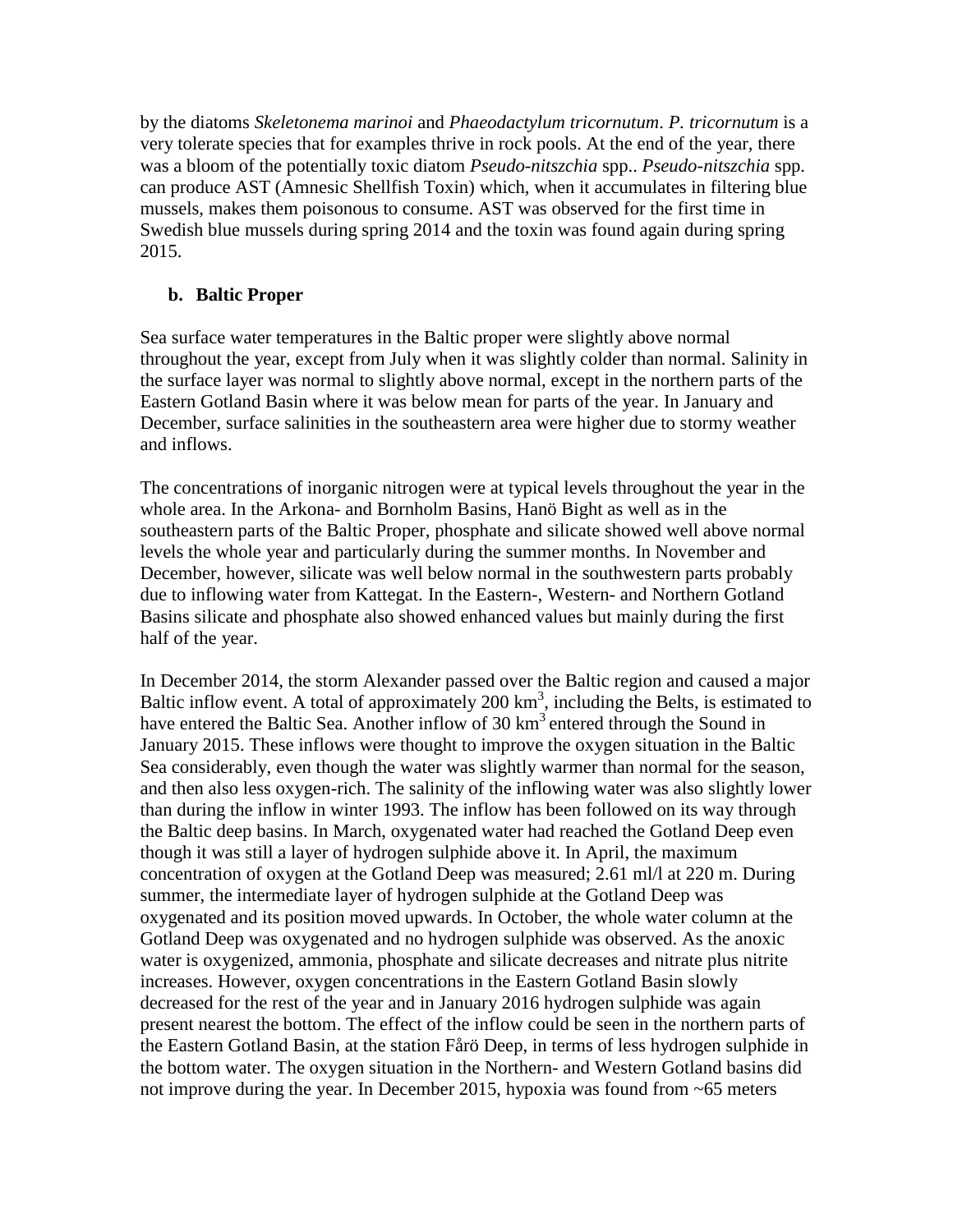depth and anoxia from ~75 meters depth in the Western Gotland basin. However, both temperature and salinity increased in the Northern- and Western Gotland Basin deep water, which indicates that the effect of the inflow has reached also these parts as the inflowing water pushes older water in front of it.

The reason why the inflow did not reach further than it did might be the high temperature and low salinity of the inflowing water. The storm "Egon" also mixed the inflowing water in the Arkona Basin which then was lifted up closer to the surface. After the storm, much of this water ran out from the Baltic again.

Preliminary results for 2015, after the autumn oxygen survey, showed that anoxic conditions affected around 16% of the bottom areas in the Baltic Proper, including the Gulf of Finland and the Gulf of Riga and approximately 29% suffer from hypoxia.

In the Arkona basin the spring bloom occurred during the beginning of March. In the Bornholm basin and further north and east, the bloom started later which is normal for these areas. In June, the cyanobacteria *Aphanizomenon flos-aquae* and the potentially toxic dinoflagellate *Dinophysis norvegica* dominated. A minor autumn bloom was observed at most stations, with consequently high chlorophyll concentrations, and phytoplankton samples dominated by diatoms and colonies of small cyanobacteria.

#### **Cyanobacteria**

In 2015, surface blooms of cyanobacteria were observed uninterruptedly for four weeks, from  $31<sup>st</sup>$  of July to  $25<sup>th</sup>$  of August. The major bloom started unusually late but still had an average spatial extent. The Northern Baltic Proper was the most affected sea area by intensive blooms. In all, this year's bloom was about average in comparison with previous years, with the three indices of normalized duration, extent, and intensity on medium levels.

Both June and July were unusually cold, except for the first week of July. In this week surface blooms formed along the eastern side of the Eastern Gotland Basin. However, as the cold and windy weather returned, the major bloom did not start until the very last day of July. The blooms increased in the first two weeks of August to reach its peak on the 14<sup>th</sup> of August, when about 125 000 km<sup>2</sup> of cyanobacteria blooms were recorded from satellite data. This date also marked the start of the bloom in the Bothnian Sea, where cyanobacteria usually bloom in August-September. The blooms in the first half of August were observed in most parts of the Baltic Proper, when the blooms declined in the latter part of the month they were centered towards the northern Baltic Proper and the southern half of the Bothnian Sea. The last signs of blooms in the Baltic Proper were on  $28<sup>th</sup>$  of August whereas the bloom in the Bothnian Sea lasted until the  $4<sup>th</sup>$  of September.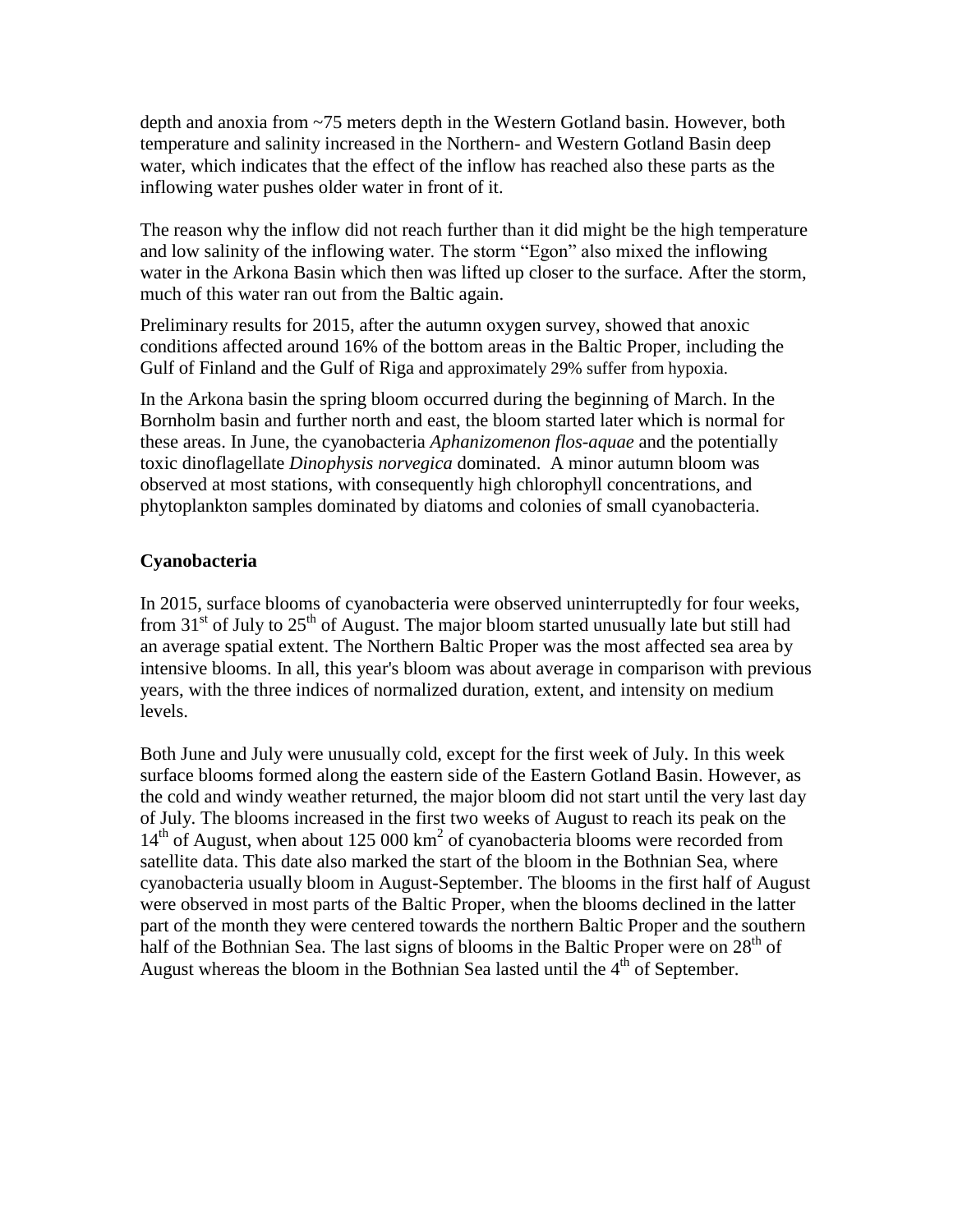### Number of visits at standard frequent stations



## **Standard frequent stations 2015**